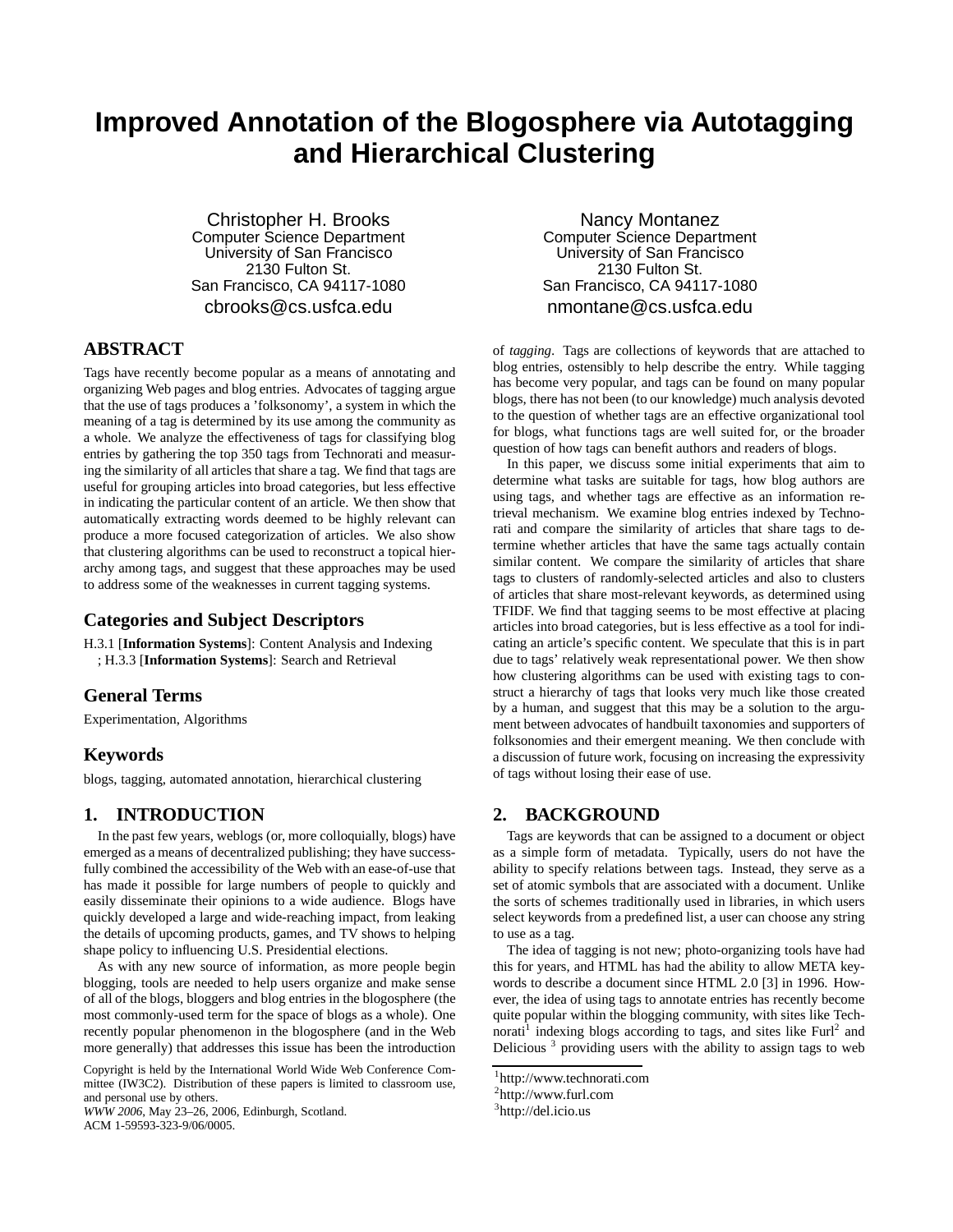pages and, most importantly, to share these tags with each other. Tags have also proved to be very popular in the photo-sharing community, with Flickr<sup>4</sup> being the most notable example.

This idea of sharing tags leads to a concept known as "folksonomy" [11, 9], which is intended to capture the notion that the proper usage or accepted meaning of a tag is determined by the practicing community, as opposed to being decreed by a committee. Advocates of folksonomy argue that allowing the meaning of a tag to emerge through collective usage produces a more accurate meaning than if it was defined by a single person or body. Advocates of folksonomies as an organizational tool, such as Quintarelli [9], argue that, since the creation of content is decentralized, the description of that content should also be decentralized. They also argue that centrally-defined, hierarchical classification schemes are too inflexible and rigid for application to classifying Web data (in particular blogs), and that a better approach is to allow the "meaning" of a tag to be defined through its usage by the tagging community. This, it is argued, provides a degree of flexibility and fluidity that is not possible with an agreed-upon hierarchical structure, such as that provided by the Library of Congress' system for cataloging books.

To some extent, the idea of folksonomy (which is an argument for subjectivity in meaning that has existed in the linguistics community for years) is distinct from the particular choice of tags as a representational structure, although in practice the concepts are often conflated. There's no *a priori* reason why a folksonomy must consist entirely of a flat space of atomic symbols, but this point is typically contested by tagging advocates. Quintarelli [9] and Mathes [7] both argue that a hierarchical representation of topics does not reflect the associative nature of information, and that a hand-built taxonomy will likely be too brittle to accurately represent users' interests. As to the first point, we would argue that there is no conflict between indicating subclass/superclass relationships and allowing for associative relations, as can be seen in representation schemes such as Description Logic [1]. We would also point out that the representational power of schemes such as Description Logic goes well beyond tree-structured parent-child relationships, and is capable of expressing complex relationships between data. With respect to the brittleness and lack of usability of humanconstructed ontologies, one contribution of this paper is a demonstration that a hierarchical structure which seems to match that created by humans can in fact be inferred from existing tags and articles. This may imply that folksonomies and traditional structured representations are not so opposed after all; rather, tags are a first step in helping an author or reader to annotate her information. Automated techniques can then be applied to better categorize specific articles and relate them more effectively to other articles.

This discussion of tags and folksonomy highlights an interesting challenge to the traditional research community when studying subjects such as blogs: much of the discussion over the advantages and disadvantages of tags and folksonomy has taken place within the blogosphere, as opposed to within peer-reviewed conferences or journals. For example, the Quintarelli, Mathes, and Shirky articles cited above all exist only as blog entries or web pages, and yet are widely cited in discussions of folksonomy. The blogosphere has the great advantage of allowing this discussion to happen quickly and provide a voice to all interested participants, but it also presents a difficult challenge to researchers in terms of properly evaluating and acknowledging contributions that have not been externally vetted. For example, a traditional function of the peer review process is to ensure that authors are aware of related work that is relevant

to their results. As of yet, no such function exists in the blogosphere. There is also a risk that the discussion can become balkanized; authors within the blogosphere may be more likely to reference other blogs or online works, whereas authors of journal or conference papers will be more inclined to cite papers with "traditional" academic credentials. One goal of this paper is begin to create a bridge between these communities and move some of the discussion regarding tagging and folksonomies into the traditional academic publishing venues.

Tags, in the sense that they are used in Technorati and Delicious, are propositional entities; that is, they are symbols with no meaning in the context of the system apart from their relation to the documents they annotate. It is not possible in these systems to describe relationships between tags (such as 'opposite', 'similar', or 'superset') or to specify semantics for a tag, apart from the fact that it has been assigned to a group of articles. While this would seem like a very weak language for describing documents, tagging advocates point to its ease of use as a factor in the adoption of tagging. Tagging advocates argue that a less-powerful but widely used system such as tagging provides this collaborative determination of meaning, and is superior to more powerful but less-widely-used systems (the RDF vision of the Semantic Web is typically offered as an alternative, often in a straw-man sort of way). Tagging advocates also argue that any externally-imposed set of hierarchical definitions will be too limiting for some users, and that the lack of structure provides users with the ability to use tags to fit their needs. This presents a question: what needs are tags well-suited to address?

In this paper, we focus on the issue of tags as a means of annotating and categorizing blog entries. Blog entries are a very different domain from photos or even webpages. Blog entries are more like "traditional" documents than webpages; they typically have a narrative structure, few hyperlinks, and a more "flat" organization, as opposed to web pages, which often contain navigational elements, external links, and other markup that can help to automatically extract information about a document's content or relevance. As a result, tags are potentially of great value to writers and readers of blogs.

# **3. ABOUT TECHNORATI**

Technorati<sup>5</sup> is a search engine and aggregation site that focuses on indexing and collecting all of the information in the blogosphere. Users can search for blog entries containing specific keywords, entries that reference particular URLs, or (most relevant to our work) entries that have been assigned specific tags.

Technorati also provides a RESTful [6] API that allows programmatic access to their data, including the ability to find the top  $N$ tags, find all articles that have been assigned a particular tag, or all blogs that link to a particular URL. It is precisely this ability to access all blog entries that use a given tag that makes the analysis in this paper possible.

# **4. USES OF TAGS**

We are particularly interested in determining what uses tags have. This question can take two forms: first, for what tasks are tags wellsuited, and second, what tasks do users want to do with tags? In this paper we will focus on the first question.

It is worth a brief digression to present our anecdotal observations about how tags are used empirically. There seem to be three basic strategies for tagging: annotating information for personal

<sup>4</sup> http://www.flickr.com

<sup>5</sup> http://www.technorati.com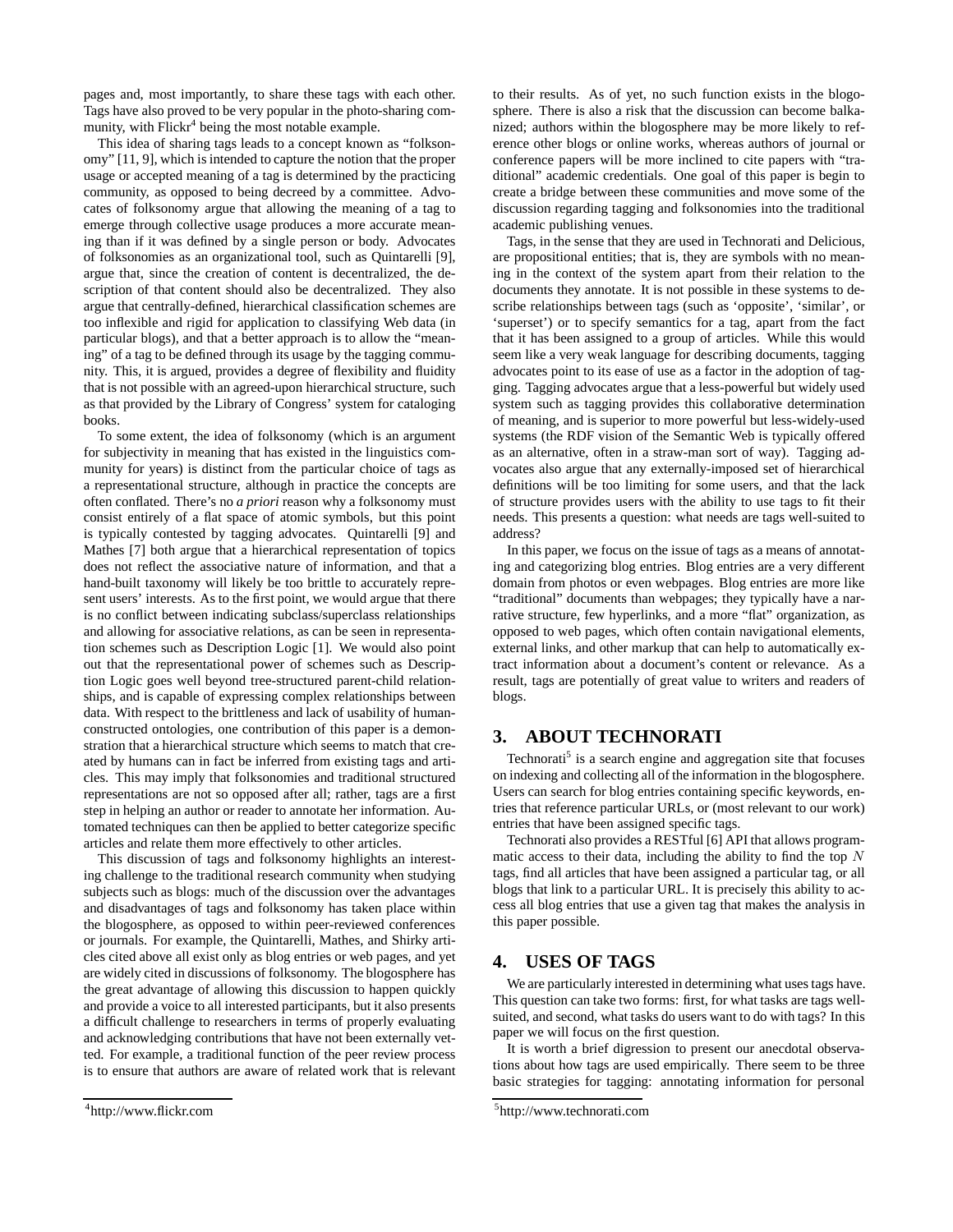About Me, Acne News, Actualite, Actualites, Actualites et politique, Advertising, Allmant, All Posts, amazon, Amigos, amor, Amusement, Anime, Announcements, Articles/News, Asides, Asterisk, audio, Babes, Babes On Flickr, Baby, Baseball, Blogging, Blogs, book, books, Business, Car, Car Insurance, Cars, category, Cell Phones, China, Cinma, Cine cinema, Comics, Computadores e a Internet, Computer, Computers, Computers and Internet, Computers en internet, Computing, CSS, Curiosidades, Current events, Data Recovery, days, Development, diario, Directory, Divertissement, Dogs, dreams, Entertainment, Entretenimento, Entretenimiento, Environment, etc, Europe, Event, EveryDay, Everything, F1, fAcTs, Family, fashion, Feeling, Feelings, FF11, FFXI, Film, Firefox, Flash, Flickr, Flutes, Food and Drink, Football, foreign-exchange, Foreign Exchange, Fotos, Friends, Fun, Funny, gnral, Game, Games, Gaming, Generale, General news, General Posting, General webmaster threads, Geral, Golf, Google, gossip, Hardware, Health and wellness, Health Insurance, History, hobbies, Hobby, Home, Humor, Hurricane Katrina, Info, Informtica e Internet, International, Internet, In The News, Intrattenimento, Java, jeux, Jewelry, jogos, Journal, Journalism, Juegos, kat-tun, Katrina, Knitting, Law, Legislation, libros, Life, Links, Live, Livres, Livros, London, Love, Love Poems, Lyrics, Msica, Macintosh, Marketing, MassCops Recent Topics, Me, Media, meme, memes, memo, metblogs, metroblogging, Military, Misc, Misc., miscellaneous, MobLog, Mood, Movie, Movies, murmur, Music, Musica, Musik, Musings, Musique, Muziek, My blog, Nature, News and politics, Notcias e poltica, Noticias y poltica, Opinion, Ordinateurs et Internet, Organizaes, Organizaciones, Organizations, others, Pasatiempos, Passatempos, PC, Pensamentos, Pensamientos, People, Personal, Philosophy, photo, Pictures, Podcast, Poem, poemas, Poesia, Poker, police headlines, Politik, Projects, Quotes, Radio, Ramblings, random, Randomness, Random thoughts, Rant, Real Estate, Recipes, reflexiones, reizen, Relationships, Research, Resources, Review, RO, RSS, Sade e bem-estar, Salud y bienestar, Sant et bien-łtre, School, Science, Search, Sex, sexy, Shopping, Site news, Society, software, Spam, Stories, stuff, Tech News, technology, Television, Terrorism, test, Tips, Tools, Travel, Updates, USA, Viagens, Viajes, Video, Videos, VoIP, Votes, Voyages, War, Weather, Weblog, Website, weight loss, Whatever, Windows, Wireless, wordpress, words, Work, World news, Writing

#### **Figure 1: The 250 most popular tags on Technorati, as of October 6, 2005**

use, placing information into broadly defined categories, and annotating particular articles so as to describe their content.

Figure 1 contains a list of the top 250 tags used by blog writers to annotate their own entries, collected from Technorati on October 6, 2005. Examining this list immediately points out several challenges to users of tags and designers of tagging systems. First, there are a number of cases where synonyms, pluralization, or even misspelling has introduced the "same" tag twice. For example, "meme" and "memes", "Pasatiempos" and "Passatempos", or (more difficult to detect automatically) "Games" and "Juegos". It could be argued that a next-generation tagging system should help users avoid this sort of usage.

In addition, many of the tags are not in English. This was an issue that we had not anticipated, but which is very significant to the experiments discussed below. Since we analyze document similarity using statistical estimates of word frequency, including non-English documents could potentially skew our results.

Finally, it seems clear that many users seem to use tags simply as a means to organize their own reading and browsing habits. This can be seen by the usage of tags such as "stuff", "Whatever", and "others." Looking at tags in Delicious produces similar results; along with tags indicating a web page's topic are tags such as "toRead", "interesting", and "todo". While this may be a fine use of tags from a user's point of view, it would seem to conflict with the idea of using tags to build a folksonomy; there's no shared meaning that can emerge out of a tag like "todo."

Figure 1 provides some evidence that many users seem to use tags as a way of broadly categorizing articles. This can be seen from the popularity of Technorati tags such as "Baseball", "Blogs", "Fashion", "Funny", and so on. While there is clearly great utility in being able to group blog entries into general categories, this presents a question: do tags provide users with the necessary descriptive power to successfully group articles into sets?

Finally, one of the greatest potential uses of tags is as a means for annotating particular articles and indicating their content. This is the particular usage of tags that we are interested in: providing a mechanism for the author of a blog entry to indicate *what a particular article is about.* Another way to think about this is to ask if a

tag is able to provide a description that is sufficient to retrieve that article from a larger collection at a later date. Looking at the list of most popular tags, it would appear that there are not many tags that focus specifically on the topic of a particular article. However, it may be the case that less popular tags are better at describing the subject of specific articles; we examine this hypothesis below.

# **5. EVALUATING THE EFFECTIVENESS OF TAGS**

The first question we were interested in addressing in this paper was how well tags serve as a tool for clustering similar articles. In order to test this, we collected articles from Technorati and compared them at a syntactic level.

### **5.1 Dealing with non-English blogs**

As mentioned above, one unanticipated wrinkle was that many of the blog entries are not in English. Since we analyzed document similarity based on weighted word frequency, it was important that non-English documents be removed, since we used an English-language corpus to estimate the general frequency of word occurrence. Our first naive approach was to use WordNet [8] to determine whether a tag was a valid English word, and to discard tags with non-English tags. Unfortunately, that approach was ineffective, since many technical or blogging-related terms, such as "iPod", "blogging", "metroblogging", and "linux", are not in WordNet. Our current approach has been to construct an auxiliary "whitelist" of approximately 200 tags that are not in WordNet, but are in common usage in conjunction with English-language articles on Technorati.

We realize that this is only a stopgap measure - there are undoubtedly tags that are not in WordNet that are not on our whitelist, and it is certainly possible for someone to use an English tag to annotate an article written in Spanish. We are currently experimenting with an N-gram-based approach [4] to classifiying documents based on language.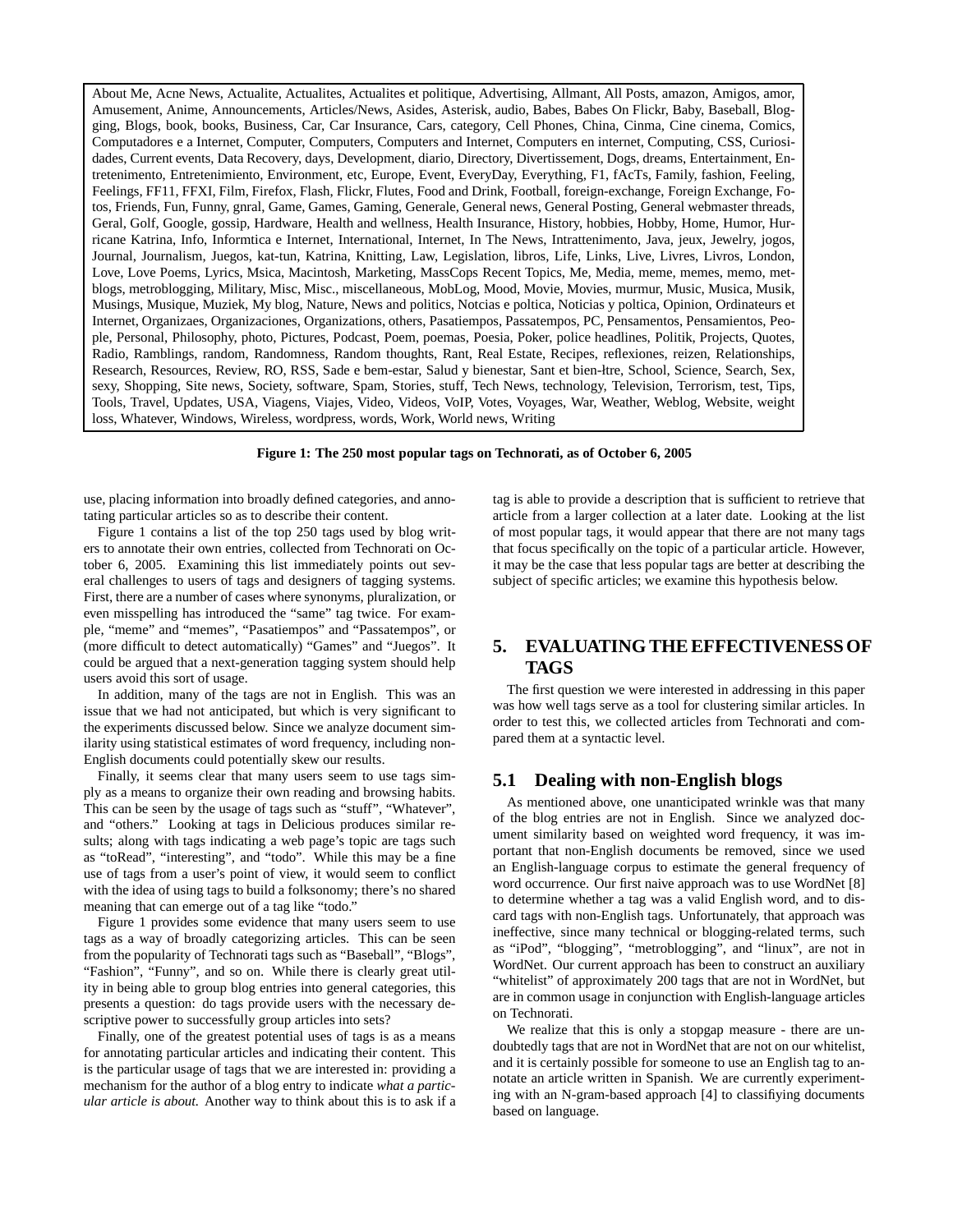

**Figure 2: A Comparison of Tag Popularity versus pairwise cosine similarity**

### **5.2 Experimental design**

Our fundamental approach was to group documents that share tags into clusters and then compare the similarity of all documents within a cluster. Our hypothesis was that a cluster of documents that shared a tag should be more similar than a randomly selected set of documents. As a benchmark, we also compared clusters of documents labeled as similar by an external source. Finally, we constructed tags automatically by extracting relevant keywords, and used these tags to construct clusters. This was intended to tell us whether humans did a better job of categorizing articles than automated techniques.

We began by collecting the 350 most popular tags from Technorati. For each tag, we then collected the 250 most recent articles that had been assigned this tag. HTML tags and stop words were removed, and a TFIDF [10] score was computed for each remaining word for each article using the following formula:

$$
TFIDF(word) = termFreq(word)*log(\frac{|corpus|}{DocFreq(word)})
$$

Where  $termFreq(word)$  indicates the number of times that word occurs in the blog article being processed. The second term in the formula provides an estimate of how common a word is in general usage. To compute this, a corpus of 8000 web pages were selected at random, and stop words and HTML tags removed. DocFreq indicates how frequently a word appears in that corpus. This will cause commonly-used words to have a very low TFIDF score, and rare words to have a high TFIDF score.

Once we have a TFIDF score for each word in each article, we can construct clusters, one per tag, where a cluster contains a vector for each article bearing that tag.

For each cluster corresponding to a tag, we then computed the average pairwise cosine similarity [2] of all articles in each cluster C, using the following equation:

$$
aveSim(C) = \frac{\sum_{a,b \in C, a \neq b} cosSim(a,b)}{\sum_{i=1}^{|C|-1} i}
$$

where

$$
cosSim(A, B) = \frac{\sum_{w \in A \cup B} A[w]B[w]}{\sqrt{\sum_{v \in A} A[v] \sum_{v \in B} B[v]}}
$$

The results of this experiment can be seen in Figure 2.



**Figure 3: Pairwise similarity of randomly clustered articles.**



**Figure 4: Pairwise similarity of clusters of articles deemed 'related' by Google News.**

Figure 2 shows the rank order of tags on the  $x$  axis, with the most popular tag at the left, and cosine similarity on the  $y$  axis. As we can see, there is a small spike among very popular tags (centered around the tags "Votes", "Games", and "Game"). Apart from this peak, the similarity remains flat at 0.3. Interestingly, there is not an increase in similarity for rarely-used tags. Counter to our expectations, commonly-used tags and rarely-used tags seem to cluster articles at similar levels of similarity.

Taken in isolation, this is not very informative; does 0.3 indicate that a collection of articles are very similar, not at all similar, or very similar?

In order to provide a lower bound on the expected similarity measurements, we also conducted an experiment in which articles were placed into clusters at random, and the pairwise cosine similarity of these clusters was calculated. The results of this experiment can be seen in Figure 3.

As we can see from Figure 3, the pairwise similarity of randomlyselected blog entries is between 0.1 and 0.2. This would seem to indicate that tags do provide some sort of clustering information. However, it is not clear whether an average pairwise similarity of 0.3 is a good score or not. We know that, if all articles are completely identical, the average pairwise similarity will be 1.0, but not how this score will fall off for non-identical articles.

To address this question, we applied the same metric of average pairwise cosine similarity to articles grouped as "related" by Google News. The intent of this is to provide an upper bound by determining average pairwise cosine similarity for articles judged to be similar by an external mechanism. The results of this experiment can be seen in Figure 4.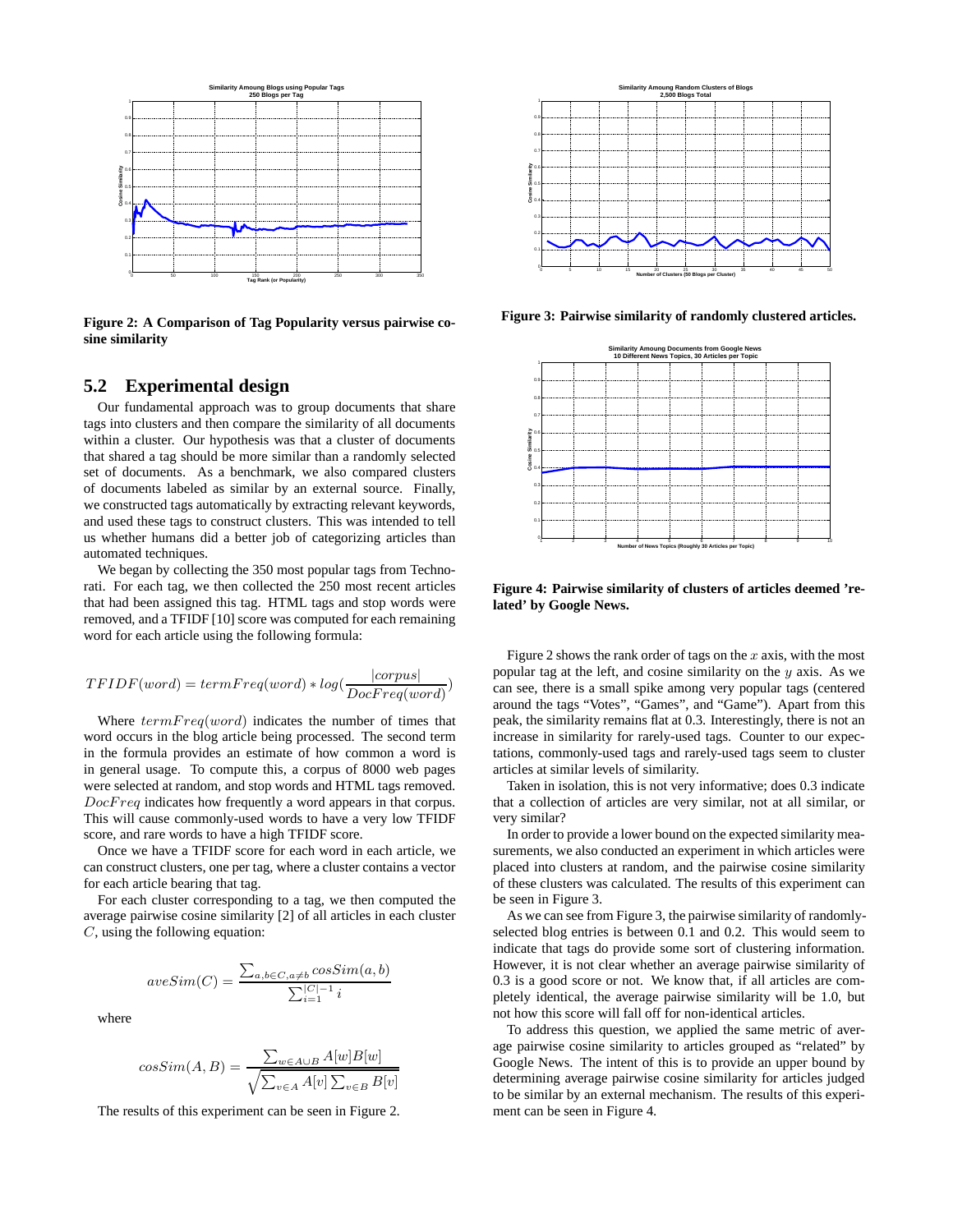

**Figure 5: Pairwise similarity of clusters of articles sharing a highly-scored word.**

As we can see from Figure 4, articles classified as "related" by Google News have an average pairwise cosine similarity of approximately 0.4. Examining these articles by hand shows some articles that would be considered "very similar" by a human, and some articles that are more generally about the same topic, but different specifically. For example, under related articles about the nomination of Harriet Miers to the U.S. Supreme Court are specific articles about Bush's popularity, about Miers' appeal to Evangelical Christians, about cronyism in the Bush White House, and about Senator Rick Santorum's opinion of Miers. While these articles are broadly related, they clearly describe different specific topics, and we would not expect them to have a pairwise cosine similarity of anywhere near 1.0.

We can conclude from this that tagging does manage to group articles into categories, but that there is room for improvement. It seems to perform less well than Google News' automated techniques. Furthermore, it would seem that the clusters produced through tagging contain articles that are only broadly related. Tags do not seem to be very useful in helping a user to determine the specific topic of an article.

### **5.3 Automated Tagging**

As a first step towards providing tools that will assist users in effectively tagging articles, we tested the similarity of articles that contained similar keywords.

We selected 500 of the articles collected from Technorati and, for each of these articles, we extracted the three words with the top TFIDF score. These words were then treated as the article's "autotags." We then clustered together all articles that shared an autotag, and measured the average pairwise cosine similarity of these clusters. The results of this experiment are shown in Figure 5.

Interestingly, simply extracting the top three TFIDF-scored words and using them as tags produces significantly better similarity scores than tagging does (or than our evaluation of Google News, for that matter). The clusters themselves are also typically smaller, indicating that automated tagging produces more focused, topical clusters, whereas human-assigned tags produce broad categories. This would indicate that automated techniques for extracting tags from article would potentially be of great benefit to those users who wanted to search for blog articles on a specific subject using the article's tags.

 $sim(t1, t2)$  is the average pairwise cosine similarity of tag clusters  $t1$  and  $t2$ 

 $tags = \{t1, t2, t3, ..., tn\}$ **while**  $|tags| > 1$  **do** find  $t_i$ ,  $t_j$  such that  $sim(t_i, t_j) > sim(t_x, t_y)$  for all  $t_x, t_y$ s.t.  $x, y \neq i, j$  $t_{new} = t_i \cup t_j$  $tags = tags - \{t_i, t_j\}$  $tags = tags \cup t_{new}$ **end while**

**Figure 6: The algorithm for constructing a hierarchy of tags with agglomerative clustering**

# **6. INDUCING A HIERARCHY OF TAGS**

One conclusion that can be drawn from the tags shown in Figure 1 is that there is some overlap in tag usage. In other words, there appear to be cases in which users may be using different tags, such as "feelings" and "moods", to indicate similar ideas. It also appears that tags can be grouped into categories, such as computers, personal feelings, and news. This would imply that it may be possible to construct abstract tags that serve to encompass the topics annotated by one or more of the tags in Figure 1. We wanted to determine whether it was possible to automatically induce a hierarchical tag structure that corresponded to the way in which a human would perform this task.

To test this hypothesis, we decided to use agglomerative clustering [5] to construct a hierarchy of tags.

To begin, we randomly selected 250 of the top 1000 tags from Technorati. For each tag, we collected 20 blog articles<sup>6</sup>. As above, these articles form a *tag cluster*: a cluster of articles whose content is assumed to be similar.

We use agglomerative clustering to build this hierarchy of tags. Figure 6 provides pseudocode for this procedure. We proceed as follows: we compare each tag cluster to every other tag cluster, using the pairwise cosine similarity metric described in Section 5.2. Each article in cluster 1 is compared to each article in cluster 2 and the average of all measurements is computed. We then remove the two closest-similarity clusters from our list of tag clusters and replace them with a new *abstract tag cluster*, which contains all of the articles in each original cluster. This cluster is annotated with an *abstract tag*, which is the conjuction of the tags for each cluster. We proceed in this fashion until we are left with a single global cluster that contains all of the articles. By recording the order in which clusters are grouped into progressively more abstract clusters, we can reconstruct a tree that shows the similarity of tags. We have reproduced a subset of this tree  $7$  in Figure 7.

What is particularly interesting about this tree is the degree to which the relationship between tags mirrors that seen in hand-built taxonomies such as those built by dmoz.org or Yahoo!. We can see that the clustering algorithm was able to separate articles into "Personal", "Home and Garden", "Insurance", "Politics" and "Health" categories. Furthermore, we can see subcategories being formed within those categories. For example, "Poem", "Poetry" and "Essay" form a "literary self-expression" subcluster, "My Day", "Mood", and "Feeling" form an "emotions" subcluster, and "garden" and "Garden and Ponds" form a "gardening" subcluster.

It is worth emphasizing the point that the tags were not used

<sup>6</sup>We collected 20 articles per tag, rather than 250 articles as in the previous section, due to computational constraints.

 $7$  For the sake of clarity and space, we have not included the entire tree, but just some illustrative portions.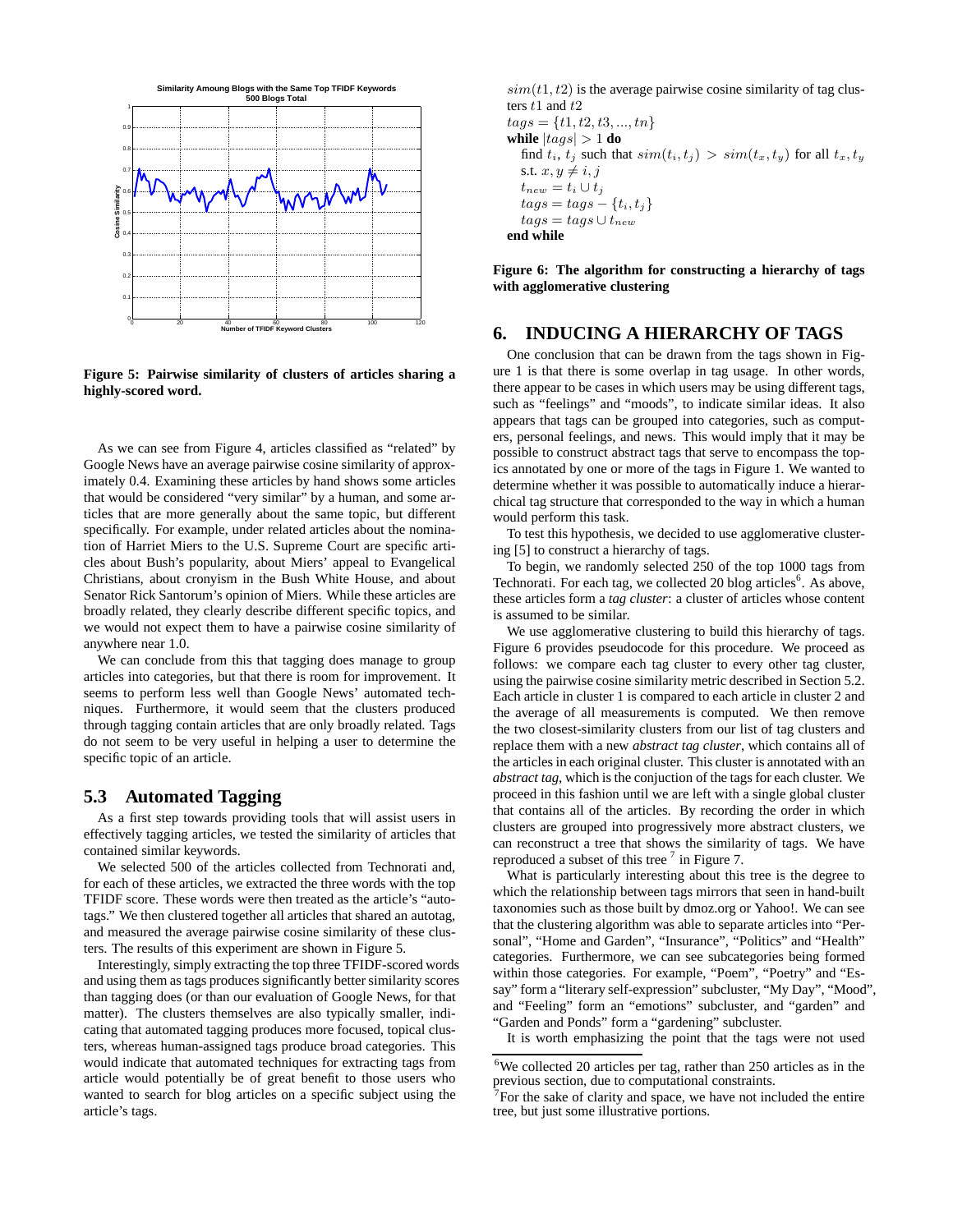

**Figure 7: A portion of the induced hierarchy of Technorati tags**

in constructing this hierarchy, but only in constructing the original clusters. All grouping was done based on the similarity of the articles. Yet we see the tags fitting into a topical hierarchy very similar to those constructed by humans who reason explicitly about the semantics of these tags.

This shows that there may be a middle ground in the debate between advocates of a flat folksonomy and advocates of a centrallydefined hierarchy. By applying information retrieval algorithms, we are able to reconstruct a hierarchical classification of articles, even though the users who annotated those articles only had access to the standard flat tag space. The authors retained the ease-of-use of flat tags, and yet this hierarchical information can be made available to users who wish to browse or search more effectively.

### **7. DISCUSSION**

The experiments discussed above raise a number of interesting questions. The first is whether the metric we have used is in fact an accurate way to measure the similarity of blog entries. This is a completely syntactic measure, based primarily on frequencies of single words occurring. Sentences are not parsed or analyzed, synonyms are not detected, and larger phrases are not looked for. These are all potential future directions; however, what is really needed is a means to calibrate our similarity metric, by measuring its performance relative to larger sets of articles deemed to be similar by an external source.

Assuming that our similarity metric has some merit, these experiments shed some light on what it is that tags actually help users to do. These results imply that tags help users group their blog entries into broad categories. In retrospect, this is not a huge surprise; given that tags are propositional entities, we know that a tag's expressive power is limited to indicating whether or not an article is a member of a set. Additionally, since tags cannot be combined

or related to each other, users must create a new tag for each concept they wish to assign to a blog entry. It is not hard to imagine that most users would not want to create a vast number of unrelated tags; rather, they would choose a smaller, more general set. These experiments lend credence to this theory.

Figure 1 also provides an interesting snapshot of how tags are used by groups of users. At least within this picture, it would seem that bloggers are not settling on common, decentralized meanings for tags; rather, they are often independently choosing distinct tags to refer to the same concepts. Whether or not the meanings of these distinct tags will eventually converge is an open question.

We feel that the ability to arrange tags into a hierarchy also has a great deal of potential benefit. Two applications that come to mind: First, a system that would suggest similar tags to authors. For example, when a user chooses the tag "My Day", the system might recognize that "mood" is a similar, but more widely-used tag and suggest this to the user. Second, this hierarchy could be used to provide users with a flexible way to make their tags more or less specific. We plan to build a Web Service that would allow a blog author to check her tags against those being used by other bloggers. The system would use the methods described herein to suggest synonomymous tags, as well as more specific and more general tags.

### **8. FUTURE DIRECTIONS**

While it seems clear that tagging is a popular and useful way for bloggers to organize and discover information, it also seems clear that there is room for improvement.

For one, we maintain that a more expressive representation for tags is needed. Observing the way that tags are used in, for example, Delicious, it is apparent that newcomers want to use phrases, rather than single words, to describe documents. Eventually, users realize that phrases are not effective and construct multi-word tags, such as "SanFranciscoCalifornia." Unfortunately, these multi-word tags are also inflexible; there is no way to relate "SanFrancisco-California" to either "San Francisco" or "California" in current tag systems.

In particular, we argue that users should be able to cluster tags (i.e. 'Baghdad', 'Tikrit', and 'Basra' tags might be contained within an 'Iraq' cluster) to specify relations (not just similarity) between tags, to use tags to associate documents with objects such as people. This is not necessarily inconsistent with the idea of folksonomy; as we showed in section 6, there is no reason why hierarchical definitions can't emerge from common usage. In fact, the term "hierarchy" may be overly restrictive; what users really seem to need is a way to express *relations* between tags. "Is-a" is merely one of those possible relations. Furthermore, there may be cases in which authors are able to provide knowledge about how tags should be clustered that is much more accurate and specific that what can be inferred from article text.

One of tagging's biggest appeals is its simplicity and ease of use. Novices can understand the concept (although they may try to use phrases rather than isolated symbols). Tags are easy for authors to assign to an article. The importance of this cannot be overstated; any extensions to current tagging systems must retain this ease of use. Complex languages or cumbersome interfaces will mean that tags simply will not be used. We plan to incrementally develop tools that allow users to cluster their tags in a low-impact, easy-tounderstand way, automating as much of the work as possible.

Another open question is the relationship between the tasks of article tagging and information retrieval. It is taken for granted that the tags that an author chooses to describe an article are the same as the tags that a reader would select when choosing articles to read.